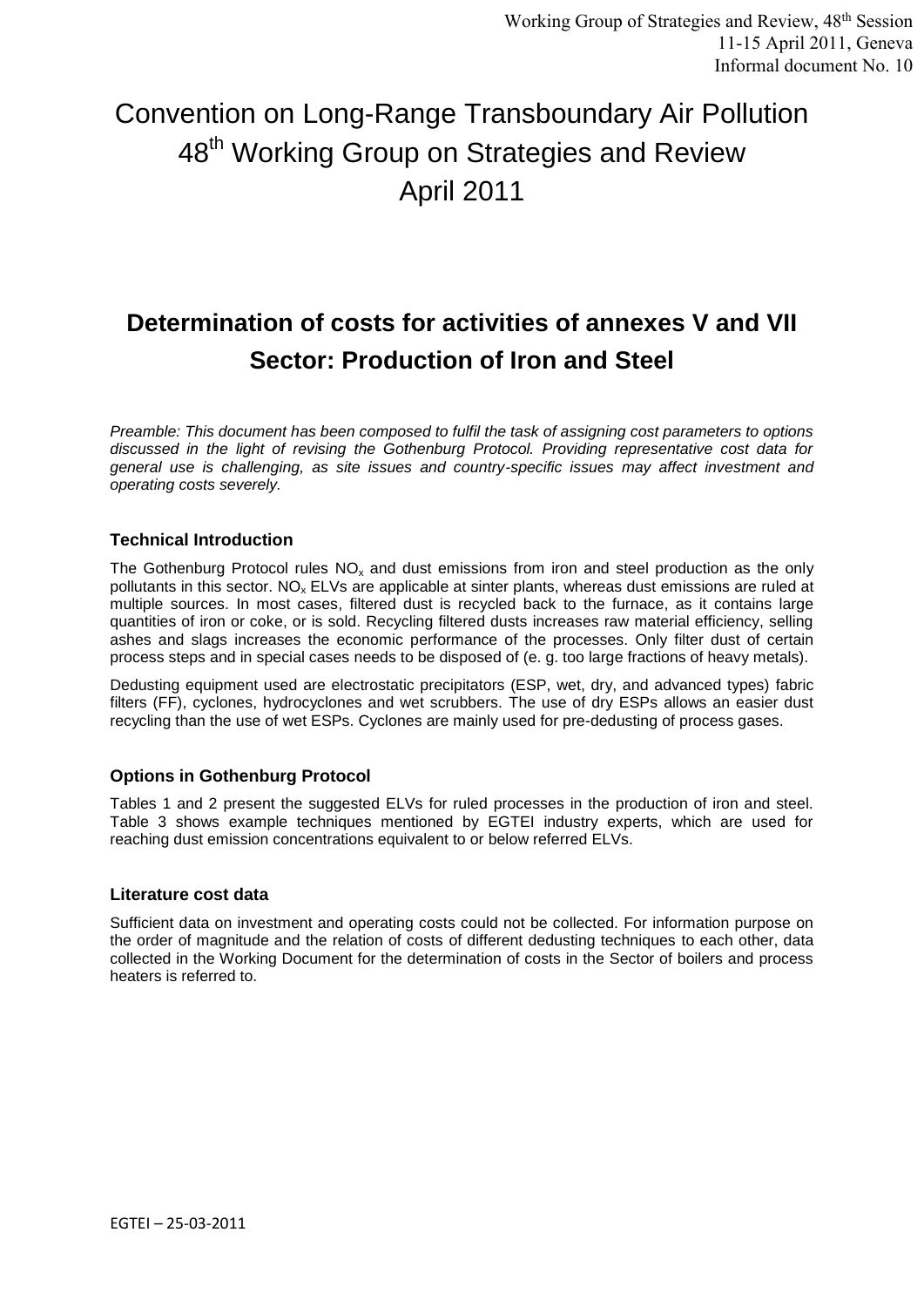|                                                       | Suggested ELV for dust [mg/Nm <sup>3</sup> ] |                            |                        |
|-------------------------------------------------------|----------------------------------------------|----------------------------|------------------------|
|                                                       | Option 1                                     | <b>Option 2</b>            | Option 3 <sup>b/</sup> |
| Sinter plant<br>$($ >150 t/day)                       | 15 <sup>al</sup>                             | 50 <sup>al</sup>           | 50                     |
| Pelletization plant<br>$($ >150 t/day)                | 5 <sup>al</sup>                              | 10 <sup>al</sup>           | 25                     |
| <b>Blast furnace:</b><br>Hot stoves (>2.5 t/hour)     | $5^{al}$                                     | 10 <sup>al</sup>           | 50                     |
| Basic oxygen steelmaking<br>and casting (>2.5 t/hour) | 10 <sup>al</sup>                             | 30 <sup>al</sup>           | 50                     |
| Electric steelmaking<br>and casting $(>2.5$ t/hour)   | 10 (existing)<br>$5$ (new)                   | 15 (existing)<br>$5$ (new) | 20                     |

**Table 1. Suggested options for limit values for dust emissions released from primary iron and steel production**

a/ As an exemption to paragraph 3, these ELVs should be considered as averaged over a substantial period of time

b/ Based on the heavy metal protocol based on a daily average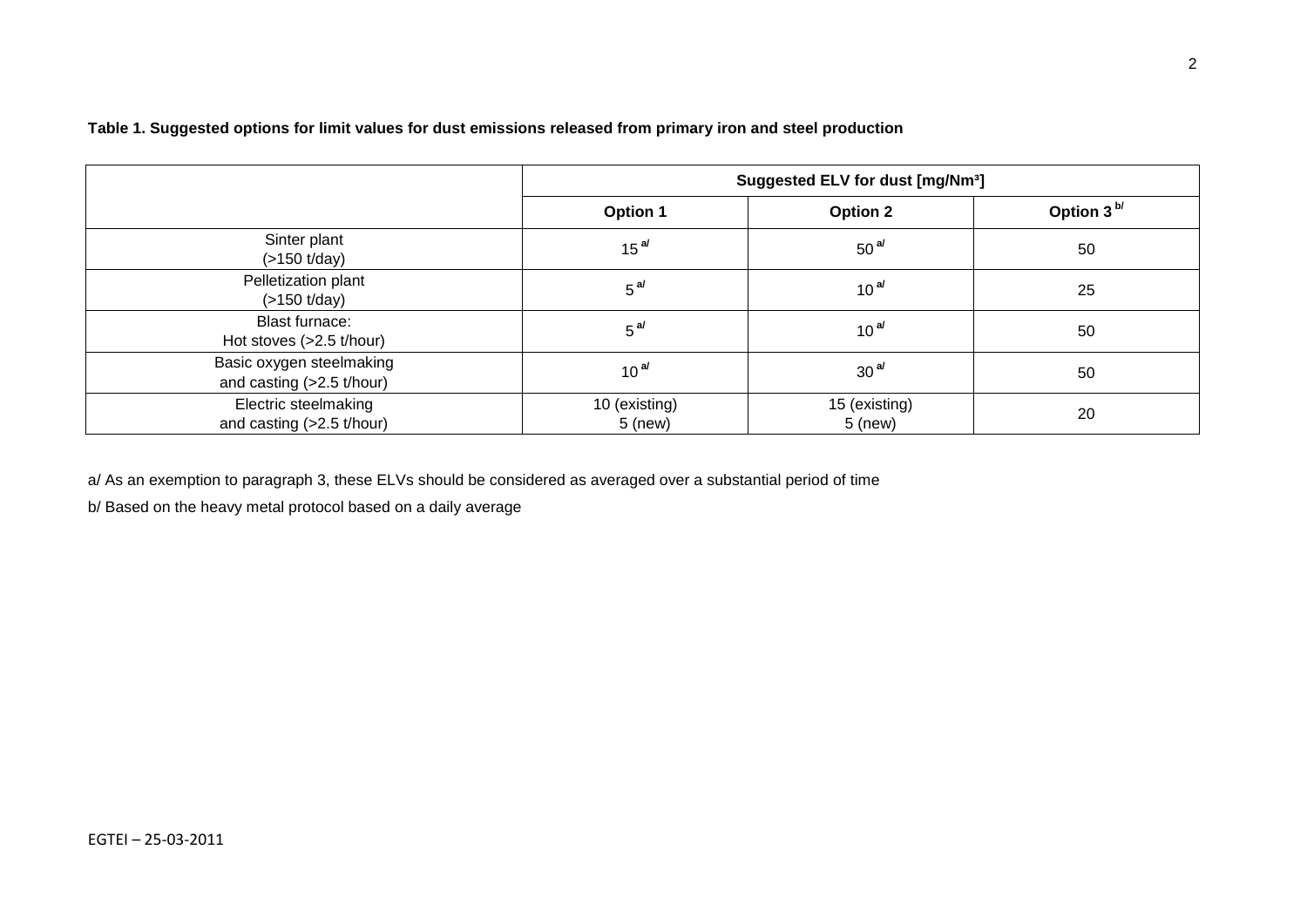### **Table 2. Suggested options for limit values for NO<sup>x</sup> emissions released from primary iron and steel a/ production**

| <b>Plant type</b>                    | Suggested ELV for $NO_x$ [mg/Nm <sup>3]b/</sup> |                 |          |
|--------------------------------------|-------------------------------------------------|-----------------|----------|
|                                      | <b>Option 1</b>                                 | <b>Option 2</b> | Option 3 |
| Sinter plants: New installation      | .                                               | 400             | 400      |
| Sinter plants: Existing installation |                                                 | 400             | 400      |

a/ Production and processing of metals: metal ore roasting or sintering installations, installations for the production of pig iron or steel (primary or secondary fusion) including continuous casting with a capacity exceeding 2.5 Mg/hour, installations for the processing of ferrous metals (hot rolling mills > 20 Mg/hour of crude steel).

b/ As an exemption to paragraph 3, these ELVs should be considered as averaged over a substantial period of time

c/ SCR is considered as part of the BAT in the European Reference document but no BAT-AEL is reported.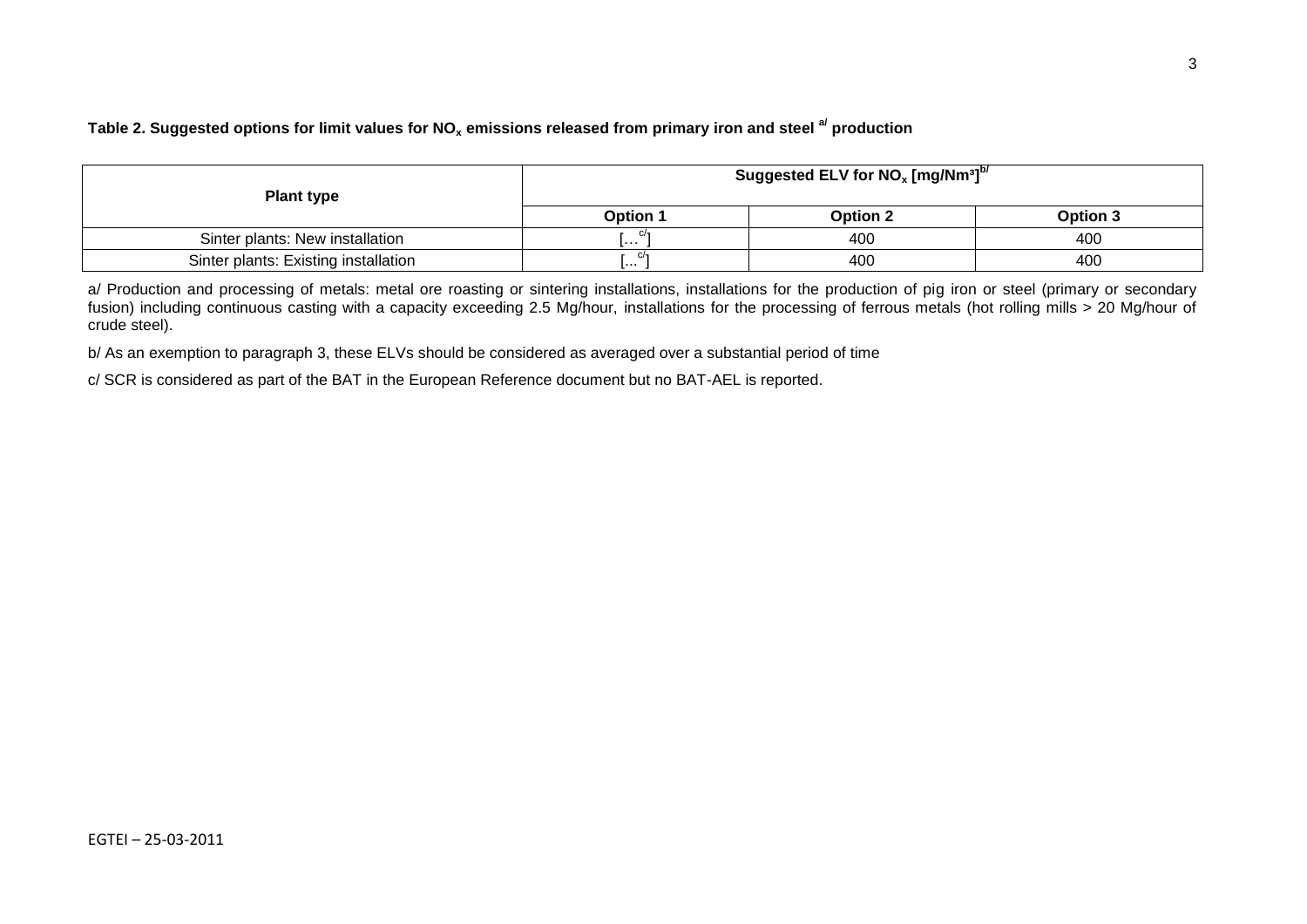#### **Table 3: Associated techniques to dust ELV options**

| <b>PROCESS</b>                                        | <b>OPTIONS</b>              | <b>ELVS</b>                                             | <b>ASSOCIATED TECHNIQUES FOLLOWING I&amp;S BREF 2001</b>                                                                                                                                                                                                                                                                                                                                                                                                                              |  |
|-------------------------------------------------------|-----------------------------|---------------------------------------------------------|---------------------------------------------------------------------------------------------------------------------------------------------------------------------------------------------------------------------------------------------------------------------------------------------------------------------------------------------------------------------------------------------------------------------------------------------------------------------------------------|--|
| Sinter plant<br>$($ >150 t/day)                       | <b>OPTION 1</b>             | 15 mg/Nm                                                | ESP+FF<br>Note: Generally use of dry ESP with 3 fields completed by a new bag filter; in case of a new<br>plant, it is however not sure that a new 3-fields ESP would be installed upstream the bag<br>filter; it could be also advanced cyclones or advanced 2-fields ESP or any other alternative<br>solution economically and technically applicable and feasible.                                                                                                                 |  |
|                                                       | OPTION <sub>2</sub>         | 50 mg/Nm3                                               | Advanced ESP or prededusting (ESP or cyclones) + high pressure wet scrubbing                                                                                                                                                                                                                                                                                                                                                                                                          |  |
|                                                       | OPTION 3                    | 50 mg/Nm3                                               | Note: Advanced ESP generally means a dry ESP with 3 fields but revamped, in case of<br>existing, or equipped, in case of new ESP, with new generation of equipments such as micro-<br>pulses, cleaner or rapper of the electrodes and the plates, new regulators/transformers to<br>minimize the corona effect and to maximize the voltage; in some cases, MEEP (moving<br>electrodes) or a 4th field could be installed as an alternative solution depending on local<br>conditions. |  |
| Pelletization plant<br>$($ >150 t/day)                | <b>OPTION 1</b>             | 5 mg/Nm3                                                |                                                                                                                                                                                                                                                                                                                                                                                                                                                                                       |  |
|                                                       | OPTION <sub>2</sub>         | 10 mg/Nm3                                               | $\frac{1}{2}$                                                                                                                                                                                                                                                                                                                                                                                                                                                                         |  |
|                                                       | <b>OPTION 3</b>             | 25 mg/Nm3                                               | Scrubbing or Semi-dry desulphurisation and subsequent de-dusting (e.g. gas suspension<br>absorber (GSA)) or any other device with the same efficiency                                                                                                                                                                                                                                                                                                                                 |  |
| <b>Blast furnace:</b><br>Hot stoves (>2.5 t/hour)     | <b>OPTION 1</b>             | 5 mg/Nm3                                                | 1/                                                                                                                                                                                                                                                                                                                                                                                                                                                                                    |  |
|                                                       | OPTION <sub>2</sub>         | 10 mg/Nm3                                               | Significantly depends on fuel composition and dedusting                                                                                                                                                                                                                                                                                                                                                                                                                               |  |
|                                                       | OPTION 3<br><b>OPTION 1</b> | 50 mg/Nm3                                               | FF                                                                                                                                                                                                                                                                                                                                                                                                                                                                                    |  |
| Basic oxygen steelmaking<br>and casting (>2.5 t/hour) | OPTION 2                    | 10 mg/Nm3<br>30 mg/Nm3                                  | Advanced ESP (3 field plus steam injection(optional))                                                                                                                                                                                                                                                                                                                                                                                                                                 |  |
|                                                       | OPTION 3                    | 50 mg/Nm3                                               | ESP (2 or 3 fields)                                                                                                                                                                                                                                                                                                                                                                                                                                                                   |  |
| Electric steelmaking and<br>casting (>2.5 t/hour)     | <b>OPTION 1</b>             | 10 mg/Nm3<br>(existing),<br>$5$ mg/Nm $3$ (new)         | For new plants: Advanced FF<br>For existing plants: $1/$                                                                                                                                                                                                                                                                                                                                                                                                                              |  |
|                                                       | OPTION 2<br>OPTION 3        | 15 mg/Nm3<br>(existing),<br>5 mg/Nm3 (new)<br>20 mg/Nm3 | <b>Advanced FF</b><br>FF                                                                                                                                                                                                                                                                                                                                                                                                                                                              |  |
|                                                       |                             |                                                         |                                                                                                                                                                                                                                                                                                                                                                                                                                                                                       |  |

EGTEI – 25-03-2011